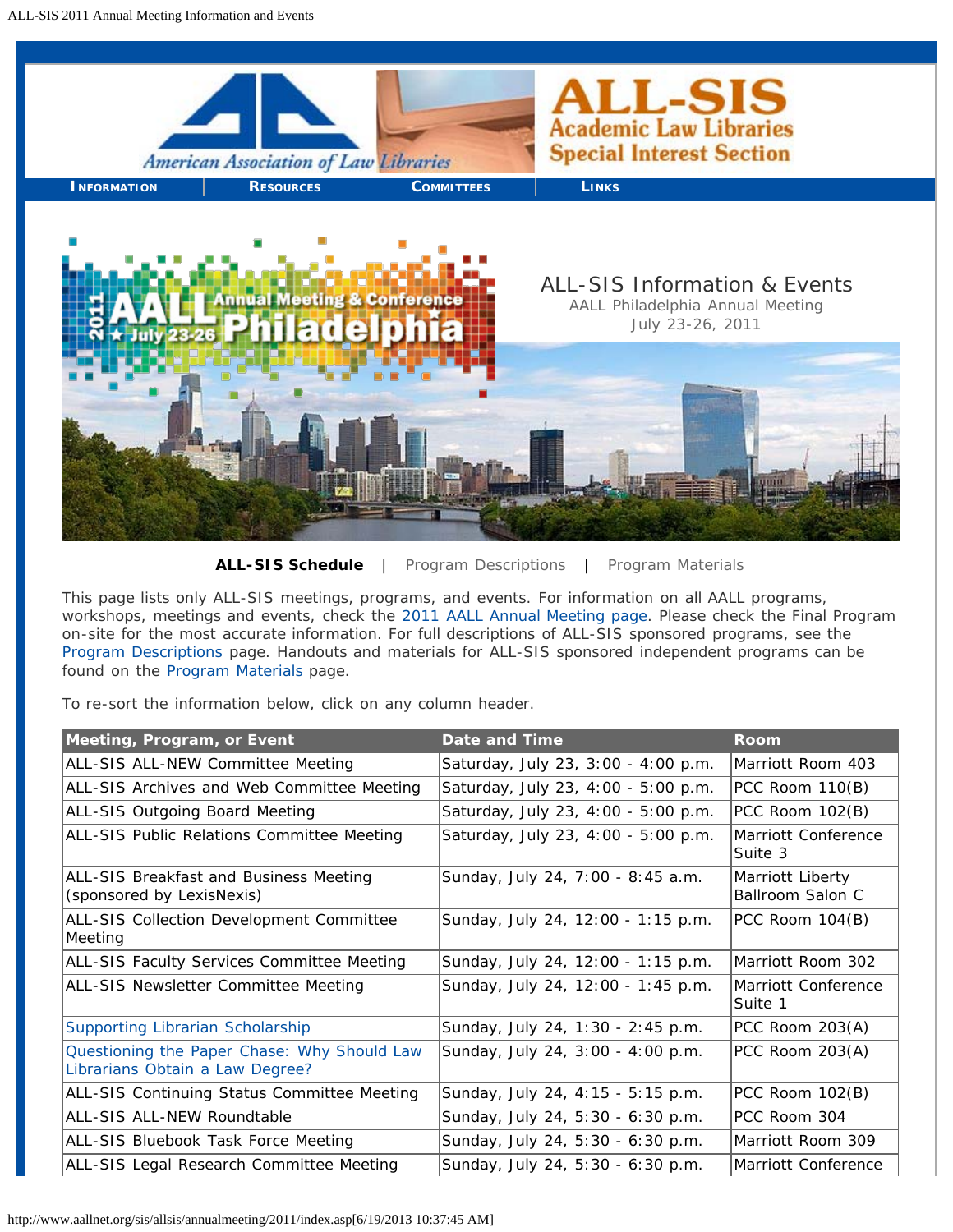|                                                                                                                         |                                                           | Suite 2                               |
|-------------------------------------------------------------------------------------------------------------------------|-----------------------------------------------------------|---------------------------------------|
| ALL-SIS Reception and Awards (sponsored by<br>Wolters Kluwer Law & Business)                                            | Sunday, July 24, 6:30 - 9:00 p.m.                         | Marriott Liberty<br>Ballroom Salon AB |
| ALL-SIS Directors Breakfast (directors only)                                                                            | Monday, July 25, 7:00 - 8:30 a.m.                         | Marriott Liberty<br>Ballroom Salon A  |
| ALL-SIS Middle Managers Breakfast (sponsored<br>by BNA)                                                                 | Monday, July 25, 7:00 - 8:30 a.m.                         | Marriott Liberty<br>Ballroom Salon C  |
| ALL-SIS Statistics Committee Business Meeting                                                                           | Monday, July 25, 7:30 - 8:30 a.m.                         | PCC Room 109(A)                       |
| We're All in This Together: Achieving Success<br>Through Collaboration with Non-Library Staff                           | Monday, July 25, 8:45 - 9:45 a.m.                         | PCC Room 102(A)                       |
| E-6: Teaching Advocacy in International<br><b>Commercial Arbitration Research is Essential</b>                          | Monday, July 25, 10:00 - 10:30 a.m.                       | PCC Room 204(C)                       |
| F-6: Meeting Employers' Expectations: Are<br>Library Schools Doing Everything They Can?                                 | Monday, July 25, 10:45 - 11:45 a.m.                       | PCC Room 204(C)                       |
| ALL-SIS Continuing Education Committee<br>Meeting                                                                       | Monday, July 25, 12:00 - 1:15 p.m.                        | Marriott Conference<br>Suite 1        |
| <b>ALL-SIS Faculty Services Roundtable</b>                                                                              | Monday, July 25, 12:00 - 1:15 p.m.                        | PCC Room 304                          |
| ALL-SIS Incoming Board Meeting                                                                                          | Monday, July 25, 12:00 - 1:15 p.m.                        | Marriott Conference<br>Suite 2        |
| <b>Empiricist or Empirical Reference Librarian?:</b><br>Structuring an Empirical Legal Research<br>Program              | Monday, July 25, 2:15 - 3:30 p.m.                         | PCC Room 102(A)                       |
| ALL-SIS Legal Research Roundtable                                                                                       | Monday, July 25, 5:30 - 6:30 p.m.                         | Marriott Liberty<br>Ballroom Salon A  |
| ALL-SIS Student Services Committee Meeting                                                                              | Tuesday, July 26, 9:00 - 10:30 a.m.                       | Marriott Room 302                     |
| H-6: Making the Grade: Assessing Legal<br>Research Skills in the Classroom and Firm                                     | Tuesday, July 26, 9:00 - 10:30 a.m.                       | PCC Room 204(C)                       |
| ALL-SIS Collection Development Roundtable                                                                               | Tuesday, July 26, 11:45 a.m. - 12:45 PCC Room 304<br>p.m. |                                       |
| J-1: Developing and Using Patron Satisfaction<br><b>Surveys</b>                                                         | Tuesday, July 26, 1:00 - 1:30 p.m.                        | PCC Room 108(AB)                      |
| J-5: Feeling Good about Medical Legal Research                                                                          | Tuesday, July 26, 1:00 - 1:30 p.m.                        | PCC Room 204(B)                       |
| J-6: What's Happening in Green Acres?: The<br>Struggle for Information Access and Instruction<br>in Less Populous Areas | Tuesday, July 26, 1:00 - 1:30 p.m.                        | PCC Room 204(C)                       |

# [ALL-SIS Home](http://www.aallnet.org/sis/allsis/index.asp) | [Site Map](http://www.aallnet.org/sis/allsis/info/sitemap.asp) | [Contact ALL-SIS](http://www.aallnet.org/sis/allsis/info/contact.asp) | [AALLnet](http://www.aallnet.org/)

© AALL ALL-SIS banner designed by Joy Hanson ALL-SIS Web Administrator: [creighton.miller@washburn.edu](mailto:creighton.miller@washburn.edu) This page last updated: 7/1/2011 3:00:55 PM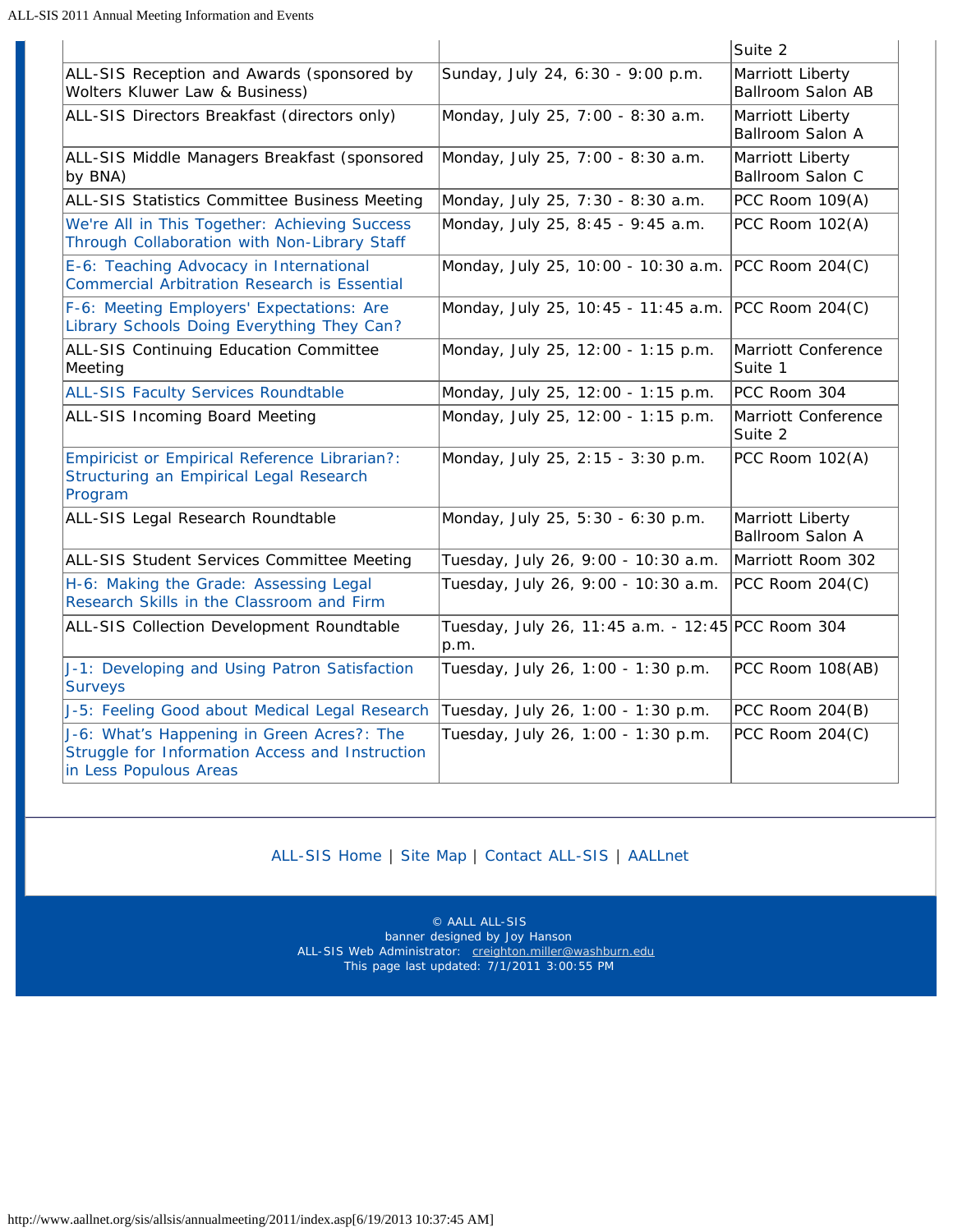<span id="page-2-0"></span>

[ALL-SIS Schedule](#page-0-0) | **Program Descriptions** | [Program Materials](#page-6-0)

A total of six ALL-SIS sponsored programs were accepted by the AALL Annual Meeting Program Committee. Additionally, on the ALL-SIS Program Committee's recommendation, the ALL-SIS Executive Board selected four additional programs for independent sponsorship. Descriptions of each program can be found below. Handouts and materials for ALL-SIS sponsored independent programs can be found on the [Program Materials](#page-6-0) page. Additional events and meetings are listed on the [ALL-SIS Annual Meeting Schedule.](#page-0-0)

# **ALL-SIS SpONSOREd AALL PROGRAMS**

# **E-6: Teaching Advocacy in International Commercial Arbitration Research is Essential**

**Date, Time, & Room:** Monday, July 25, 10:00 - 10:30 a.m., Philadelphia Conference Center (PCC) Room 204(C)

**Program Track:** Teaching

**Audience:** Academic law librarians and law firms librarians who support international commercial arbitration practice groups

In the past, most international commercial arbitrators and practitioners came from a few international law firms. With the explosion of international commerce, international commercial arbitration (ICA) has become much more prevalent and more generalists have become involved. In a field that is qualitatively different than other areas of law, more research and practice instruction is necessary. Law librarians have unique qualifications to assist in this instruction. The program will explore the reasons favoring and disfavoring ICA as a dispute resolution tool. The program will also discuss how the characteristics of ICA create challenges to effective research and advocacy. The program will discuss sources of law in international commercial arbitration, how to locate these sources, and the use of these sources in ICA advocacy.

# **F-6: Meeting Employers' Expectations: Are Library Schools Doing Everything They Can?**

**Date, Time, & Room:** Monday, July 25, 10:45 - 11:45 a.m. Philadelphia Conference Center (PCC) Room 204(C)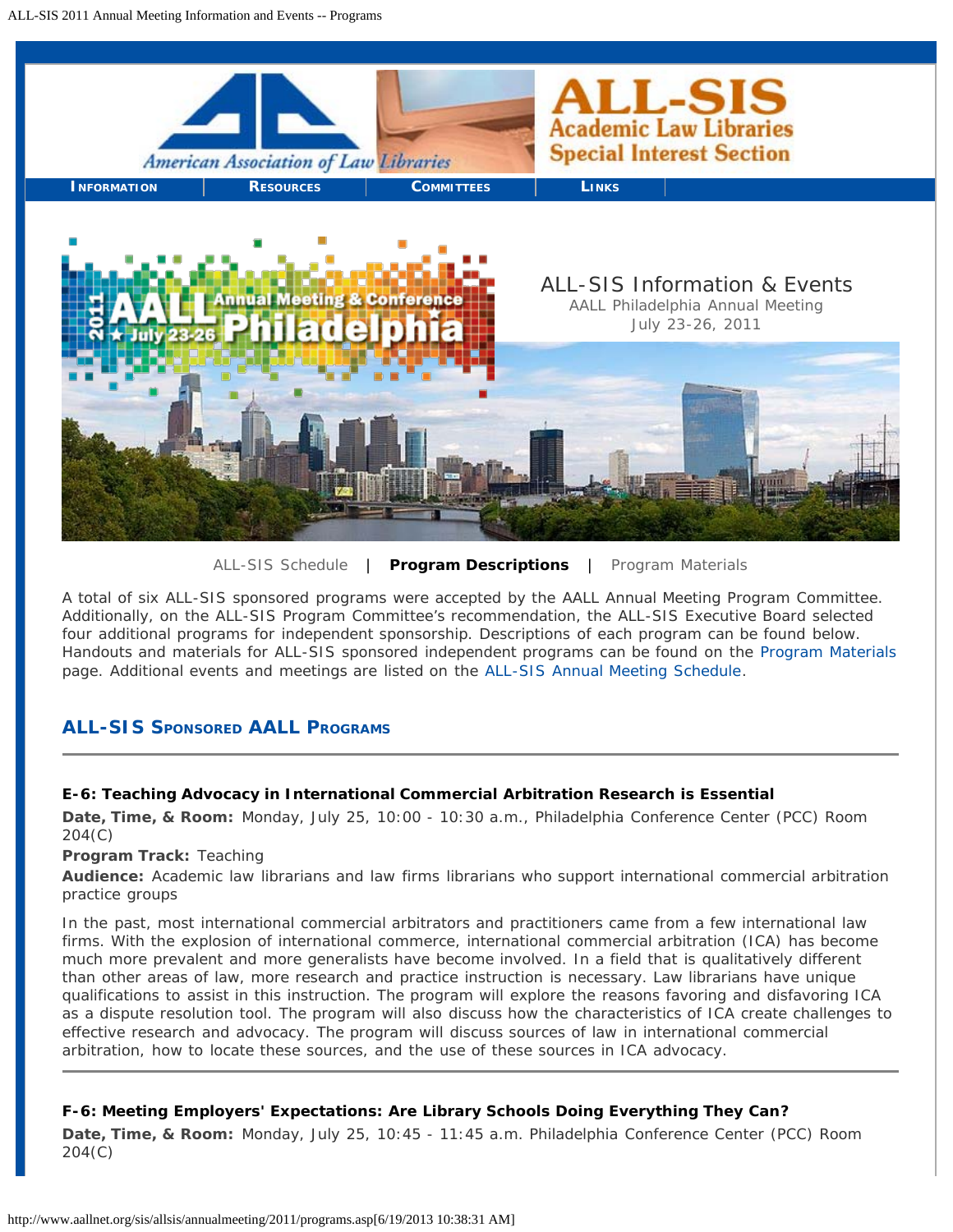#### **Program Track:** General or Core Programs

**Audience:** This program is designed to attract law library educators, students, and directors interested in how we can best meet the needs of today's library employers, while preparing LIS students to be leaders in the law library profession.

What are the skills and knowledge at the core of law librarianship in our digital global market? The panelists will be asked their views on library school curricula and on best strategies to give voice to faculty, students, and employers' in designing the LIS curricula. The panelists will share their opinions about how to improve law library curricula while balancing new market demands and digital directions with the profession's core competencies.

### **H-6: Making the Grade: Assessing Legal Research Skills in the Classroom and Firm**

**Date, Time, & Room:** Tuesday, July 26, 9:00 - 10:30 a.m., Philadelphia Conference Center (PCC) Room 204(C)

**Track:** Teaching

**Audience:** Academic Law Librarians, Firm Librarians, and Public Law Librarians

This program will feature law librarians actively involved in assessment in law schools and in law firms. David Armond, Senior Law Librarian at the BYU Law Library, will address the use of pre-teaching feedback such as using the results of TWEN quizzes before lectures to shape in-class instruction, and using practicums as effective assessment tools. Though his focus will be on assessment in a first year legal research course, the tools presented apply to all librarians who instruct patrons. Molly Brownfield, Head of Reference Services at Duke Law Library, will address assessment in the context of a specialized upper level research course, including concrete examples of research assignments and corresponding grading sheets. Additionally, she will speak to administrative aspects, such as grading according to a forced curve, and will show how tools in Excel can facilitate this process. Linda-Jean Schneider, Director of Libraries & Research at Drinker Biddle & Reath LLP, will discuss assessment activities she has undertaken in connection with her firm's associate training program, including the assessment of associates' legal research skills and the assessment of the training program itself.

#### **J-1: Developing and Using Patron Satisfaction Surveys**

**Date, Time, & Room:** Tuesday, July 26, 1:00 - 1:30 p.m., Philadelphia Conference Center (PCC) Room 108(AB)

**Track:** Reference, Research and Client Services

**Audience:** Librarians interested in focusing their library services to best meet the needs of their patrons

The Student Services Committee of ALL-SIS is undertaking a project to collect and compile student satisfaction surveys from member libraries. The result will be a compilation of the contributed surveys and a sample "best" survey culled from the responses. A web page of the surveys and a sample "best" survey will be posted to the ALL-SIS web page upon completion of the project. This program will be a direct result of the workings of this Committee. It will include discussions on the benefits of a satisfaction survey, how to determine what information you want to get from the results, the best way to ask the questions to get the answers, the sample "best" survey, and what to do with the results. The presenters for this program will be pulled from the surveys we collect from ALL-SIS members. Although based on information from members of ALL-SIS, we see the results as being of value to all library settings.

## **J-5: Feeling Good about Medical Legal Research**

**Date, Time, & Room:** Tuesday, July 26, 1:00 - 1:30 p.m., Philadelphia Conference Center (PCC) Room 204(B)

**Track:** Reference, Research and Client Services

**Audience:** Any Law Librarian who would like a step-by-step plan for conducting medical legal research in medical databases.

Most Law Librarians will have to locate and find appropriate medical or health-related research during the course of their careers. However, many of us are intimidated by medical or scientific information and do not know how to get started. This program provides an introduction for law librarians to locating and evaluating medical information. Topics covered include defining evidence-based medicine, applying the methods of evidence-based medicine to the process of medical research and evaluating information retrieved. Effective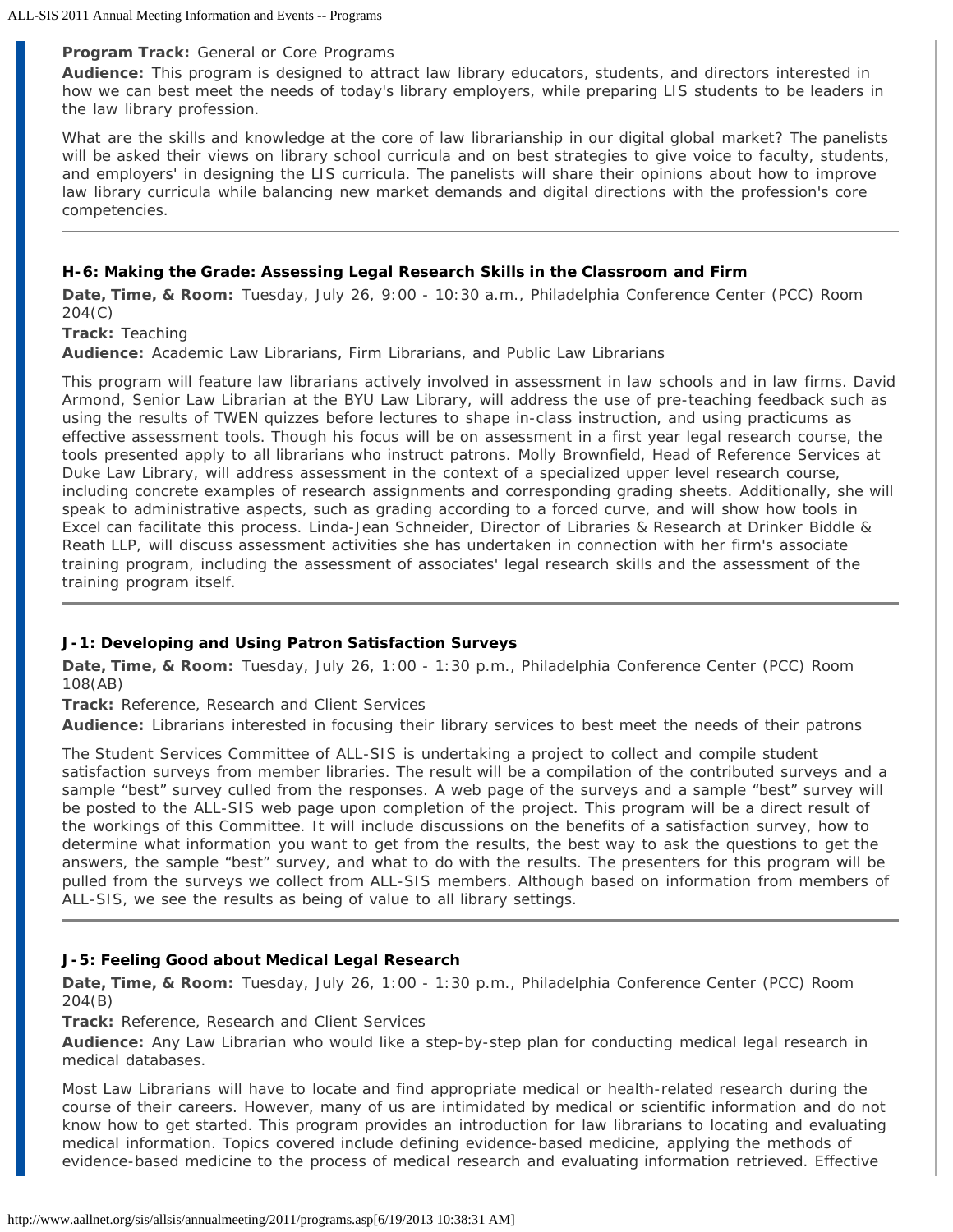searching of MEDLINE using the controlled vocabulary MeSH (the National Library of Medicine's Medical Subject Headings) will be covered.

#### **J-6: What's Happening in Green Acres?: The Struggle for Information Access and Instruction in Less Populous Areas**

**Date, Time, & Room:** Tuesday, July 26, 1:00 - 1:30 p.m., Philadelphia Conference Center (PCC) Room 204(C)

**Track:** Reference, Research and Client Services

**Audience:** Law Librarian interested in services to less populous and rural areas.

Law schools and legal institutions in rural settings have a unique perspective on access to legal resources and instruction of legal professionals. Some vendors no longer support institution-specific representatives for smaller schools. Primary legal resources in low-population states are limited, and secondary sources may be non-existent. New attorneys going into rural law offices will have neither the resources of large firms nor the benefits of additional training by firm librarians. Given these realities, there is a need to address three central questions. What differences are legal institutions with significant rural populations noticing, and can these differences be documented? What is being done to accommodate for them? Where is it possible to affect change? Many law librarians in rural states are finding ways to benefit from this environment and making resources available to a grateful audience of legal professionals. This program is intended to illuminate the weaknesses of supply and raise awareness among librarians and vendors who service rural areas with a goal toward improvement.

# **ALL-SIS SpONSOREd INdEpENdENT PROGRAMS**

#### **Supporting Librarian Scholarship**

**Date, Time, & Room:** Sunday, July 24, 1:30 - 2:45 p.m., Philadelphia Conference Center (PCC) Room 203(B)

**Competency/Track:** Library Management and Administration

#### [Access Materials](#page-6-1)

This program examines three successful programs for supporting the scholarship of librarians. Creators and administrators of these programs will discuss how the programs were implemented and give advice on how they could be replicated by other libraries or groups. Successful participants in each program will discuss how the programs helped them produce publishable scholarship.

The three programs represented are (1) the Boulder Conference, (2) Georgetown Law Library's Scholarly Writing program, and (3) AALL research grants. The Boulder Summer Conference on Legal Information: Teaching and Scholarship allowed librarians to workshop their papers related to legal research pedagogy. Georgetown's new program of a mini-sabbatical and library support group was established in response to an increasing interest in scholarly writing. AALL research grants provide support to librarians doing a wide-range of research.

#### **Questioning the Paper Chase: Why Should Law Librarians Obtain a Law Degree?**

**Date & Time:** Sunday, July 24, 3:00 - 4:00 p.m., Philadelphia Conference Center (PCC) Room 111(B) **Competency/Track:** General or Core Programs

#### [Access Materials](#page-6-2)

For many years the requirement that a law librarian possess a law degree was almost exclusively seen in job postings for academic positions, usually at a supervisory level. However, this requirement is now often associated with even entry level jobs in all types of law libraries. This program posits two fundamental questions; do we need law degrees to do our job, and is a law degree a sound financial and professional investment for a law librarian today? A panel of librarians will provide differing viewpoints in answering these and other questions regarding the place of the JD in the profession.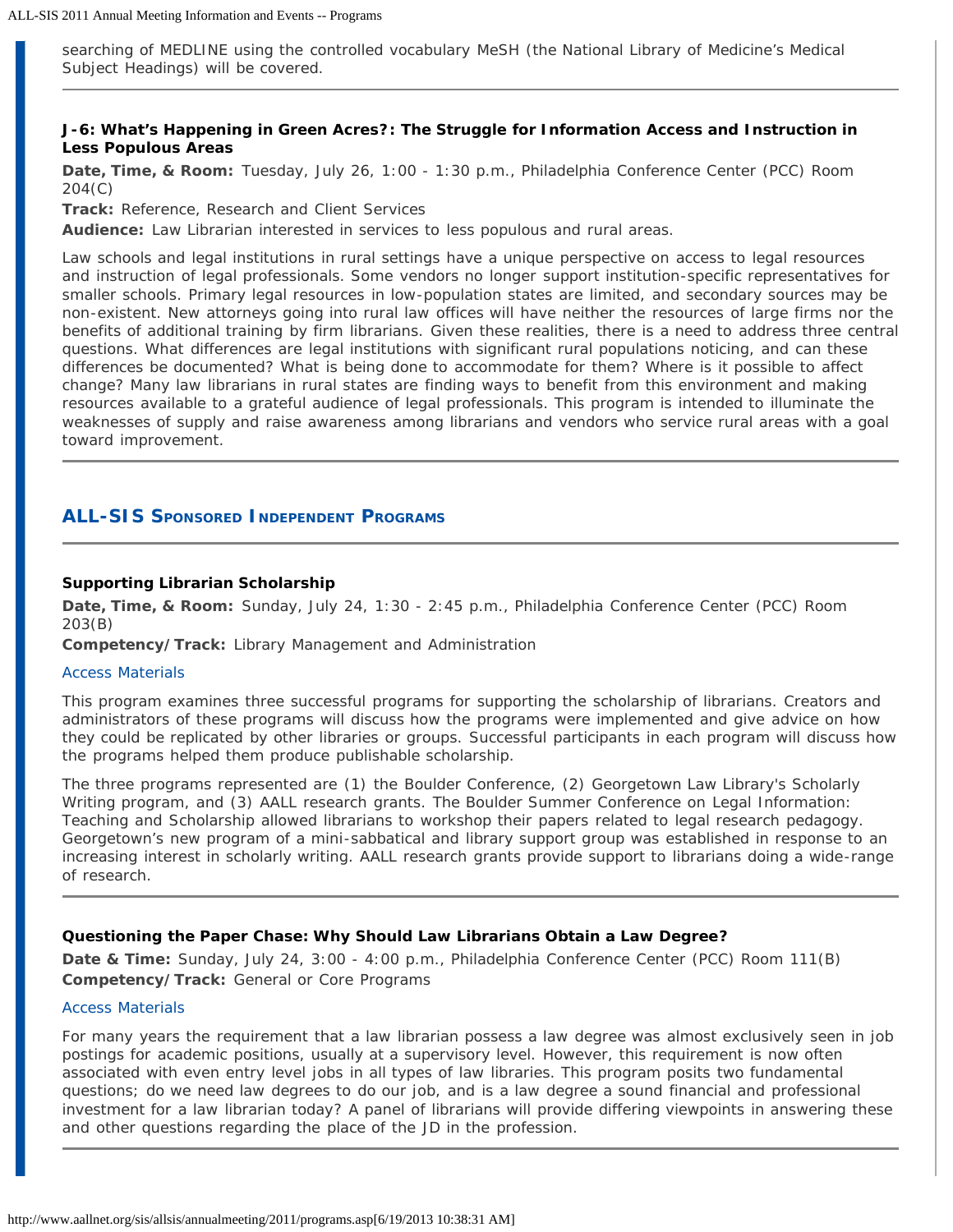## **We're All in This Together: Achieving Success Through Collaboration with Non-Library Staff**

**Date & Time:** Monday, July 25, 8:45 - 9:45 a.m., Philadelphia Conference Center (PCC) Room 102(A) **Competency/Track:** Library Management and Administration

#### [Access Materials](#page-6-3)

In 2003 at Chicago-Kent, part of the law school's faculty support staff began reporting to the Library Director, which created an unusually rich opportunity for collaboration. Now the librarians and faculty support work together to expand library and educational technology services. This program will discuss how the librarians trained and collaborated with the faculty administrative assistants and how both groups have worked together on everything from course websites, to posting articles to SSRN and ExpressO, to creating a Library Virtual Tour (seen here: http://bit.ly/dtclibrarytour), a production that would not have been possible without extensive expertise of both librarians and faculty administrative assistants, and a collaborative attitude from all involved.

### **Empiricist or Empirical Reference Librarian?: Structuring an Empirical Legal Research Program**

**Date & Time:** Monday, July 25, 2:15 - 3:30 p.m., Philadelphia Conference Center (PCC) Room 102(A) **Competency/Track:** Library Management and Administration

#### [Access Materials](#page-7-0)

Fordham Law Library hired a Reference Librarian/Empirical Research Specialist and other academic law libraries are including knowledge of empirical research methods into their reference librarian job descriptions. At the Harvard Law School Library, there are two empirical research positions: Empirical Research Fellow and Empirical Research Consultant. Duke University School of Law has an Empirical Research Associate position, as well as a reference librarian who coordinates the library's Empirical Legal Research Program. These are a few examples of how law libraries are responding to faculty's increasing demand for empirical legal research support. While other sessions have focused on resources for doing empirical work, this program focuses on how academic law libraries are meeting the needs of faculty members by creating empirical positions within or in conjunction with the library. It will address the factors that led these institutions to create the empirical legal research programs and the structures of these programs. Panelists will discuss how the programs were implemented and will evaluate the programs' strengths and weaknesses.

[ALL-SIS Home](http://www.aallnet.org/sis/allsis/index.asp) | [Site Map](http://www.aallnet.org/sis/allsis/info/sitemap.asp) | [Contact ALL-SIS](http://www.aallnet.org/sis/allsis/info/contact.asp) | [AALLnet](http://www.aallnet.org/)

© AALL ALL-SIS banner designed by Joy Hanson ALL-SIS Web Administrator: [creighton.miller@washburn.edu](mailto:creighton.miller@washburn.edu) This page last updated: 7/1/2011 3:05:05 PM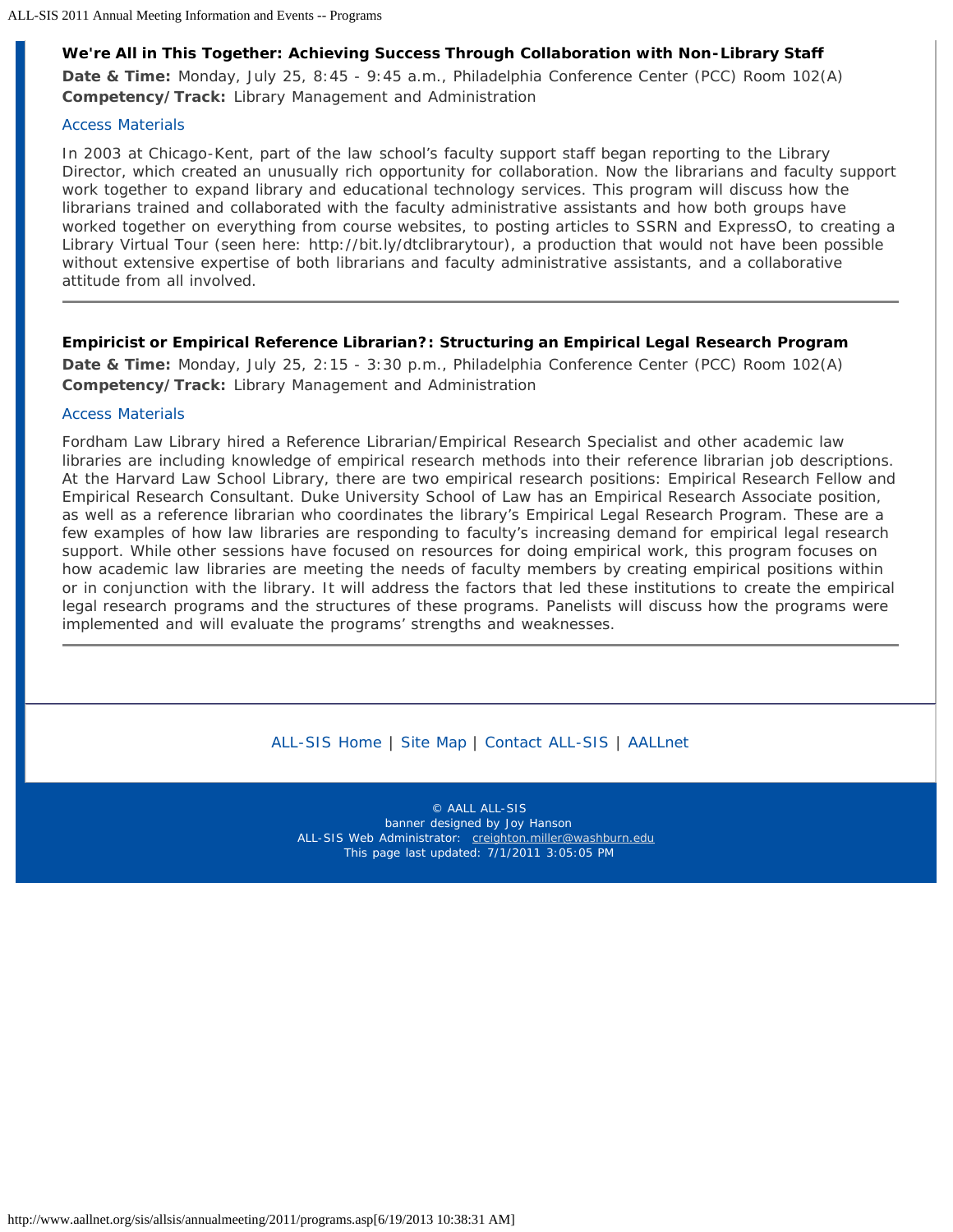<span id="page-6-0"></span>

[ALL-SIS Schedule](#page-0-0) | [Program Descriptions](#page-2-0) | **Program Materials**

Copies of materials and handouts for ALL-SIS sponsored independent programs can be accessed below. Additional materials will be posted as they become available. For full information on the listed programs, please see the [Program Descriptions](#page-2-0) page. A full calendar of ALL-SIS events and meetings can be found on the [ALL-SIS Annual Meeting Schedule.](#page-0-0) Program materials for official, AALL sponsored programs are available from [AALL2go.](http://www.aallnet.org/main-menu/Education/events/attendees/education/edu-materials.html)

# **ALL-SIS SpONSORED INDEpENDENT PROGRAMS**

#### <span id="page-6-1"></span>**Supporting Librarian Scholarship**

**Date, Time, & Room:** Sunday, July 24, 1:30 - 2:45 p.m., Philadelphia Conference Center (PCC) Room 203(B)

**Competency/Track:** Library Management and Administration

- [Presentation Slides](http://www.aallnet.org/gm-node/32887.aspx)
- [Boulder Statement on Legal Research Education](http://www.aallnet.org/gm-node/32885.aspx)
- [Georgetown Law Library Policy on Administrative Leave for Publication Projects](http://www.aallnet.org/gm-node/32886.aspx)
- [Audio Recording](http://community.aallnet.org/AALLNET/AALLNET/Go.aspx?c=ViewDocument&DocumentKey=8234aa39-23a8-40b0-831f-1600313ed6ab) (from ALL-SIS Community Library; aallnet login required)

### <span id="page-6-2"></span>**Questioning the Paper Chase: Why Should Law Librarians Obtain a Law Degree?**

**Date & Time:** Sunday, July 24, 3:00 - 4:00 p.m., Philadelphia Conference Center (PCC) Room 111(B) **Competency/Track:** General or Core Programs

[Audio Recording](http://community.aallnet.org/AALLNET/AALLNET/Go.aspx?c=ViewDocument&DocumentKey=ae998d81-d17f-4f69-b716-3cb7793e4915) (from ALL-SIS Community Library; aallnet login required)

<span id="page-6-3"></span>**We're All in This Together: Achieving Success Through Collaboration with Non-Library Staff**